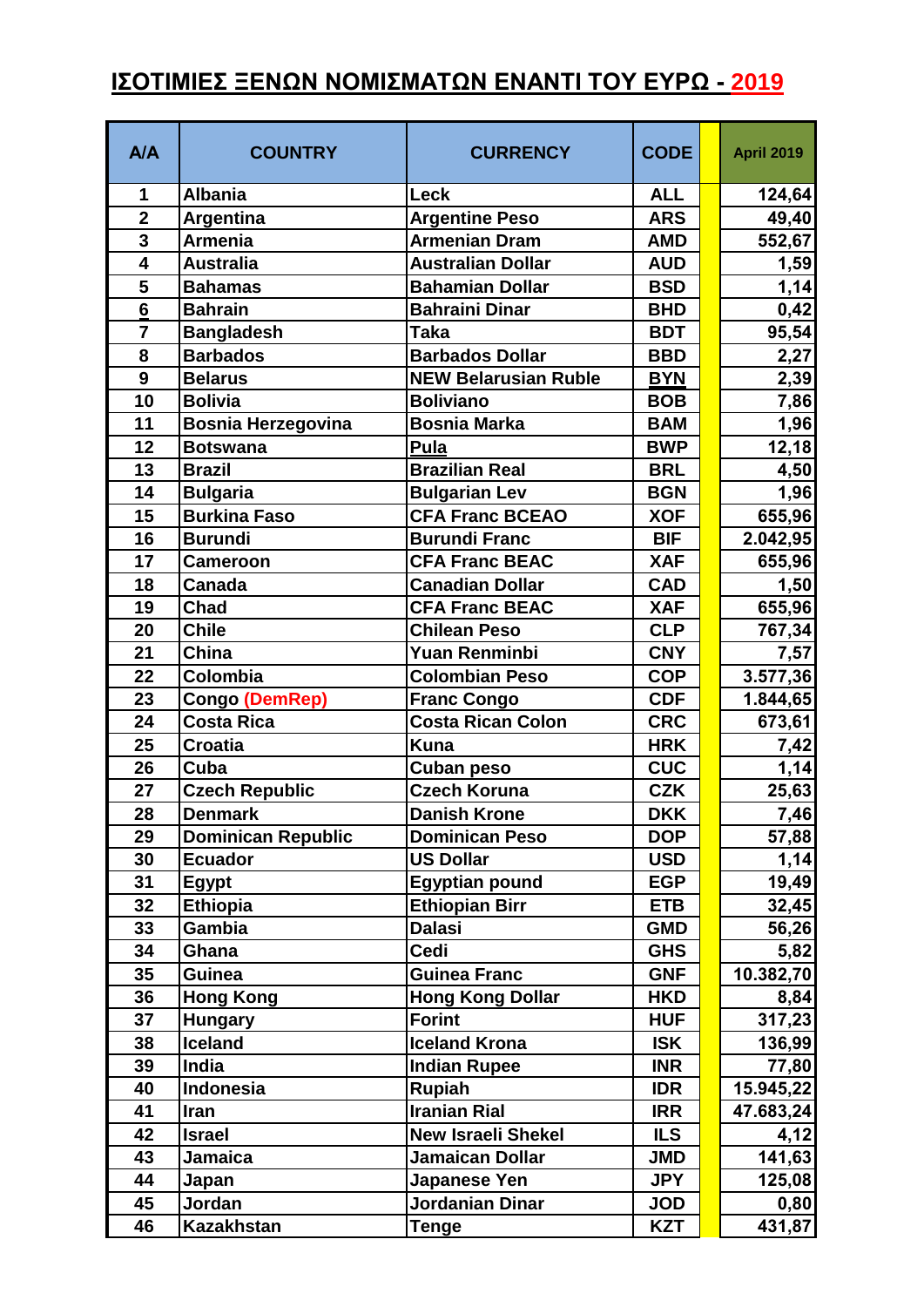| A/A | <b>COUNTRY</b>                | <b>CURRENCY</b>               | <b>CODE</b> | <b>April 2019</b> |
|-----|-------------------------------|-------------------------------|-------------|-------------------|
| 47  | Kenya                         | <b>Kenyan Shilling</b>        | <b>KES</b>  | 113,83            |
| 48  | <b>Kuwait</b>                 | Kuwaiti Dinar                 | <b>KWD</b>  | 0,34              |
| 49  | Lebanon                       | <b>Lebanese Pound</b>         | <b>LBP</b>  | 1.697,71          |
| 50  | Libya                         | <b>Libyan Dinar</b>           | <b>LYD</b>  | 1,57              |
| 51  | <b>Madagascar</b>             | <b>Malagasy Ariary</b>        | <b>MGA</b>  | 3.996,86          |
| 52  | <b>Malawi</b>                 | <b>Kwacha</b>                 | <b>MWK</b>  | 815,21            |
| 53  | <b>Malaysia</b>               | <b>Malaysian Ringgit</b>      | <b>MYR</b>  | 4,63              |
| 54  | <b>Maldive Is.</b>            | Rufiyaa                       | <b>MVR</b>  | 17,33             |
| 55  | <b>Mauritania</b>             | Ouguiya                       | <b>MRU</b>  | 40,77             |
| 56  | <b>Mauritius</b>              | <b>Maur Rupee</b>             | <b>MUR</b>  | 39,18             |
| 57  | <b>Mexico</b>                 | <b>Mexican Peso</b>           | <b>MXN</b>  | 21,80             |
| 58  | <b>Moldova</b>                | <b>Moldovan Leu</b>           | <b>MDL</b>  | 19,52             |
| 59  | Mongolia                      | <b>Tugrik</b>                 | <b>MNT</b>  | 2.960,83          |
| 60  | <b>Morocco</b>                | <b>Moroccan Dirham</b>        | <b>MAD</b>  | 10,85             |
| 61  | <b>Mozambique</b>             | <b>Meticai</b>                | <b>MZN</b>  | 71,36             |
| 62  | <b>Namibia</b>                | <b>Namibian Dollar</b>        | <b>NAD</b>  | 16,46             |
| 63  | <b>Nepal</b>                  | <b>Nepalese Rupee</b>         | <b>NPR</b>  | 124,82            |
| 64  | <b>New Zealand</b>            | <b>New Zealand Dollar</b>     | <b>NZD</b>  | 1,65              |
| 65  | Nicaragua                     | <b>Cordoba Oro</b>            | <b>NIO</b>  | 37,18             |
| 66  | <b>Niger Rep</b>              | <b>CFA Franc BCEAO</b>        | <b>XOF</b>  | 655,96            |
| 67  | Nigeria                       | <b>Naira</b>                  | <b>NGN</b>  | 407,05            |
| 68  | <b>Norway</b>                 | <b>Norwegian Krone</b>        | <b>NOK</b>  | 9,71              |
| 69  | Oman                          | <b>Rial Omani</b>             | <b>OMR</b>  | 0,43              |
| 70  | <b>Pakistan</b>               | <b>Pakistan Rupee</b>         | <b>PKR</b>  | 158,24            |
| 71  | Panama                        | <b>Balboa</b>                 | <b>PAB</b>  | 1,14              |
| 72  | Peru                          | <b>Nuevo Sol</b>              | <b>PEN</b>  | 3,76              |
| 73  | <b>Philippines</b>            | <b>Philippine Peso</b>        | <b>PHP</b>  | 59,13             |
| 74  | <b>Poland</b>                 | <b>Zloty</b>                  | <b>PLN</b>  | 4,29              |
| 75  | Qatar                         | <b>Qatari Riyal</b>           | QAR         | 4,14              |
| 76  | Romania                       | <b>New Leu</b>                | <b>RON</b>  | 4,76              |
| 77  | <b>Russia</b>                 | <b>Russian Ruble</b>          | <b>RUB</b>  | 72,81             |
| 78  | Rwanda                        | <b>Rwanda Franc</b>           | <b>RWF</b>  | 1.017,54          |
| 79  | Saudi Arabia                  | <b>Saudi Riyal</b>            | <b>SAR</b>  | 4,22              |
| 80  | Senegal                       | <b>CFA Franc BCEAO</b>        | <b>XOF</b>  | 655,96            |
| 81  | <b>Serbia</b>                 | <b>Dinar</b>                  | <b>RSD</b>  | 117,93            |
| 82  | <b>Seychelles</b>             | <b>Seychelles Rupee</b>       | <b>SCR</b>  | 15,33             |
| 83  | <b>Sierra Leone</b>           | Leone                         | <b>SLL</b>  | 10.047,12         |
| 84  | <b>Singapore</b>              | <b>Singapore Dollar</b>       | <b>SGD</b>  | 1,53              |
| 85  | <b>South Africa</b>           | Rand                          | <b>ZAR</b>  | 16,47             |
| 86  | <b>South Korea</b>            | Won                           | <b>KRW</b>  | 1.275,04          |
| 87  | Sri Lanka                     | <b>Sri Lanka Rupee</b>        | <b>LKR</b>  | 198,34            |
| 88  | <b>Sudan Rep</b>              | <b>Sudanise Pound</b>         | <b>SDG</b>  | 54,24             |
| 89  | <b>Swaziland</b>              | Lilangeni                     | <b>SZL</b>  | 16,46             |
| 90  | <b>Sweden</b>                 | <b>Swedish Krona</b>          | <b>SEK</b>  | 10,44             |
| 91  | <b>Switzerland</b>            | <b>Swiss Franc</b>            | <b>CHF</b>  | 1,13              |
| 92  | <b>Syria Arab Republic</b>    | <b>Syrian Pound</b>           | <b>SYP</b>  | 585,69            |
| 93  | <b>Special Drawing Rights</b> | <b>Special Drawing Rights</b> | <b>XDR</b>  | 0,81              |
| 94  | <b>Taiwan</b>                 | <b>Taiwan Dollar</b>          | <b>TWD</b>  | 34,76             |